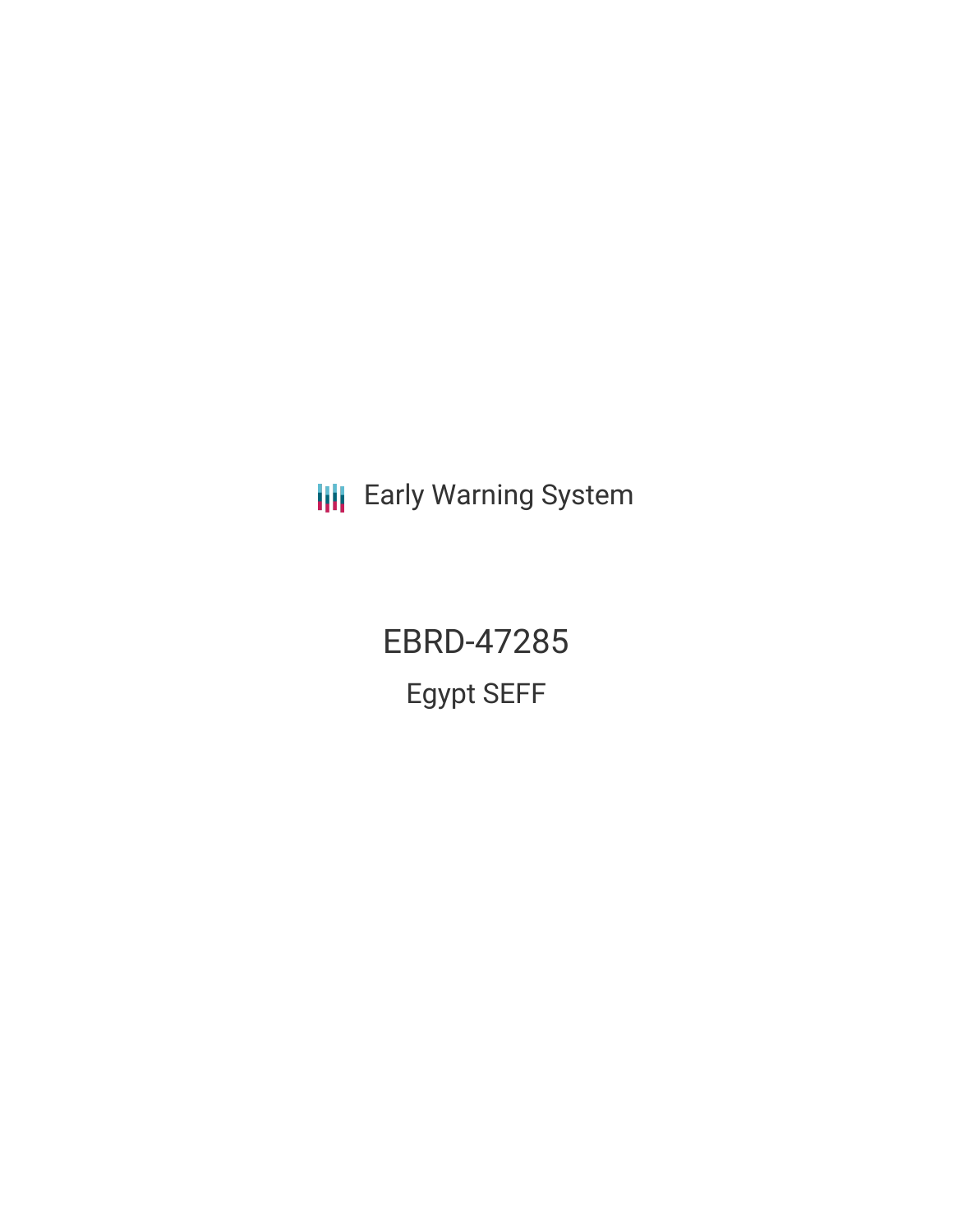

# Early Warning System Egypt SEFF

## **Quick Facts**

| <b>Countries</b>               | Egypt                                                                                   |
|--------------------------------|-----------------------------------------------------------------------------------------|
| <b>Financial Institutions</b>  | European Bank for Reconstruction and Development (EBRD), European Investment Bank (EIB) |
| <b>Status</b>                  | Approved                                                                                |
| <b>Bank Risk Rating</b>        | FI                                                                                      |
| <b>Voting Date</b>             | 2016-10-04                                                                              |
| <b>Sectors</b>                 | Finance                                                                                 |
| <b>Investment Type(s)</b>      | Loan                                                                                    |
| <b>Investment Amount (USD)</b> | $$152.40$ million                                                                       |
| <b>Project Cost (USD)</b>      | \$152.40 million                                                                        |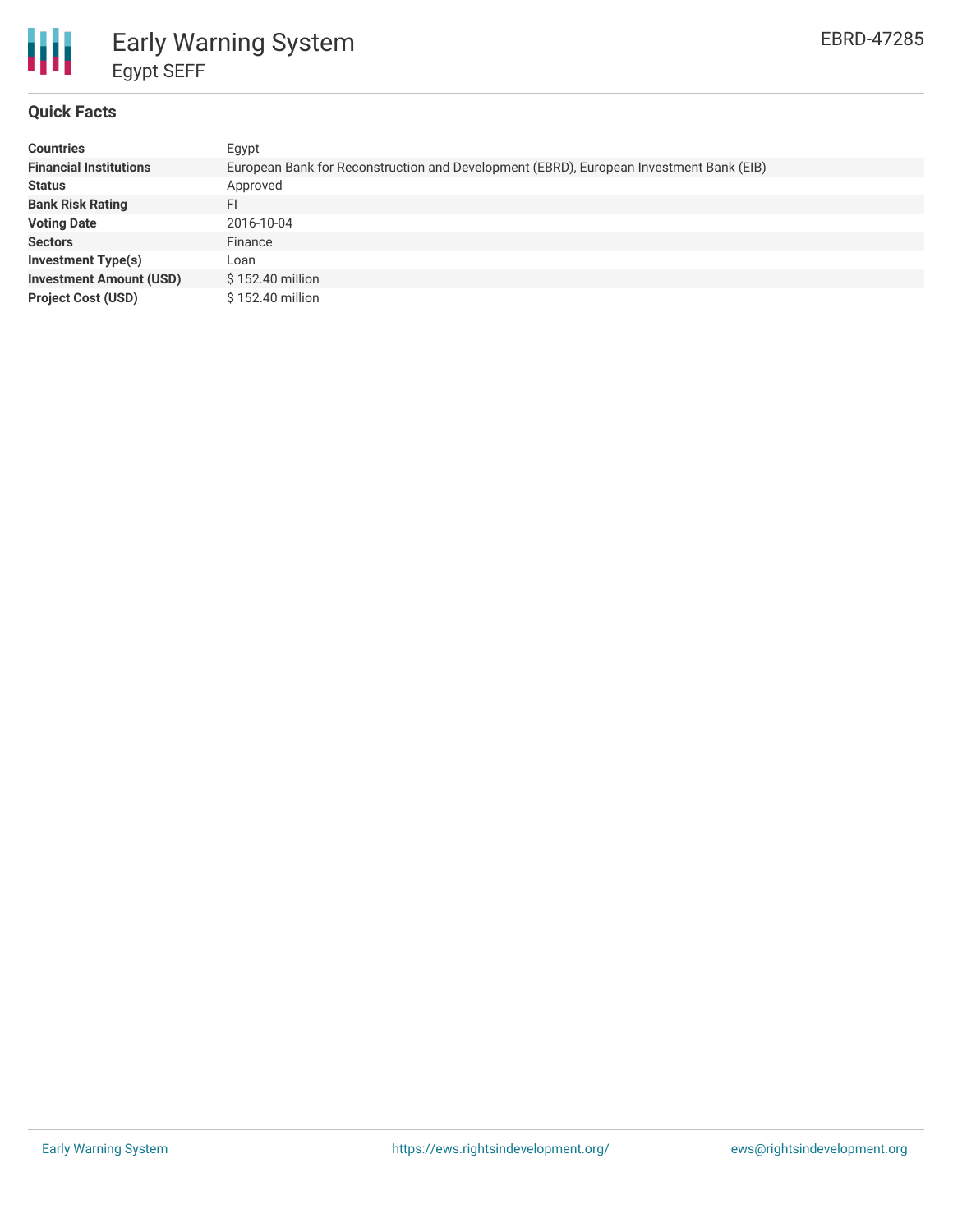

# **Project Description**

According to EBRD website, the project will establish the Egypt Sustainable Energy Financing Facility Framework in the amount of up to EUR 140 million (including co-financing by the European Investment Bank or the Agence Francaise de Developpement). The funds will be made available to Participating Financial Institutions in Egypt for on-lending to eligible private sector sub-borrowers for sustainable energy investments. The Framework has been developed under the EBRD Green Economy Transition approach to scale up green financing.

It aims to promote the penetration of energy efficient and renewable energy technologies, appliances and equipment in the private sector in Egypt by stimulating demand and raising awareness of the benefits of investments in such technologies.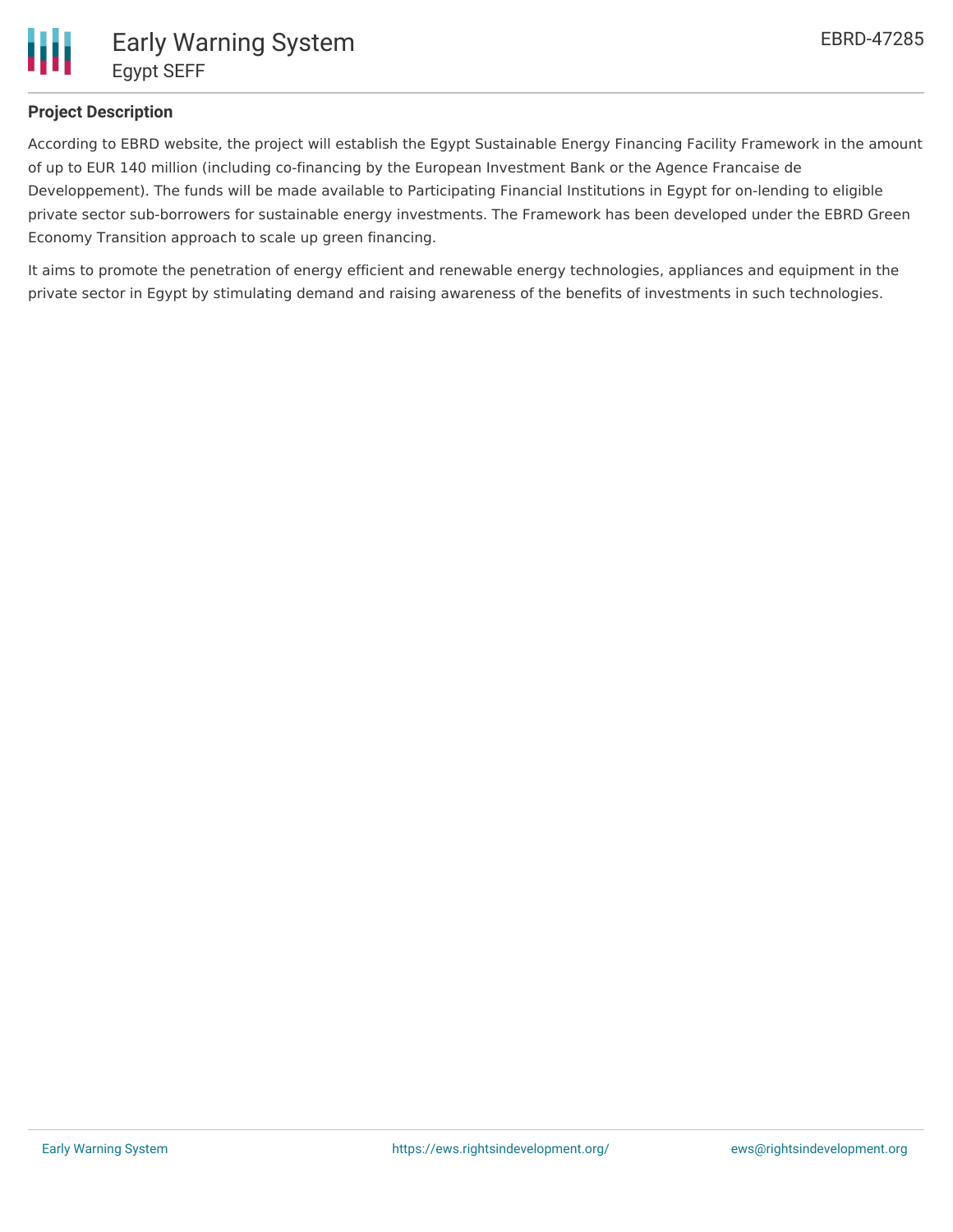

#### **Investment Description**

- European Bank for Reconstruction and Development (EBRD)
- European Investment Bank (EIB)

### **Financial Intermediary**

Financial Intermediary: A commercial bank or financial institution that receives funds from a development bank. A financial intermediary then lends these funds to their clients (private actors) in the form of loans, bonds, guarantees and equity shares. Financial intermediaries include insurance, pension and equity funds. The direct financial relationship is between the development bank and the financial intermediary.

[National](file:///actor/1004/) Bank of Kuwait - Egypt (S.A.E) (Financial Intermediary)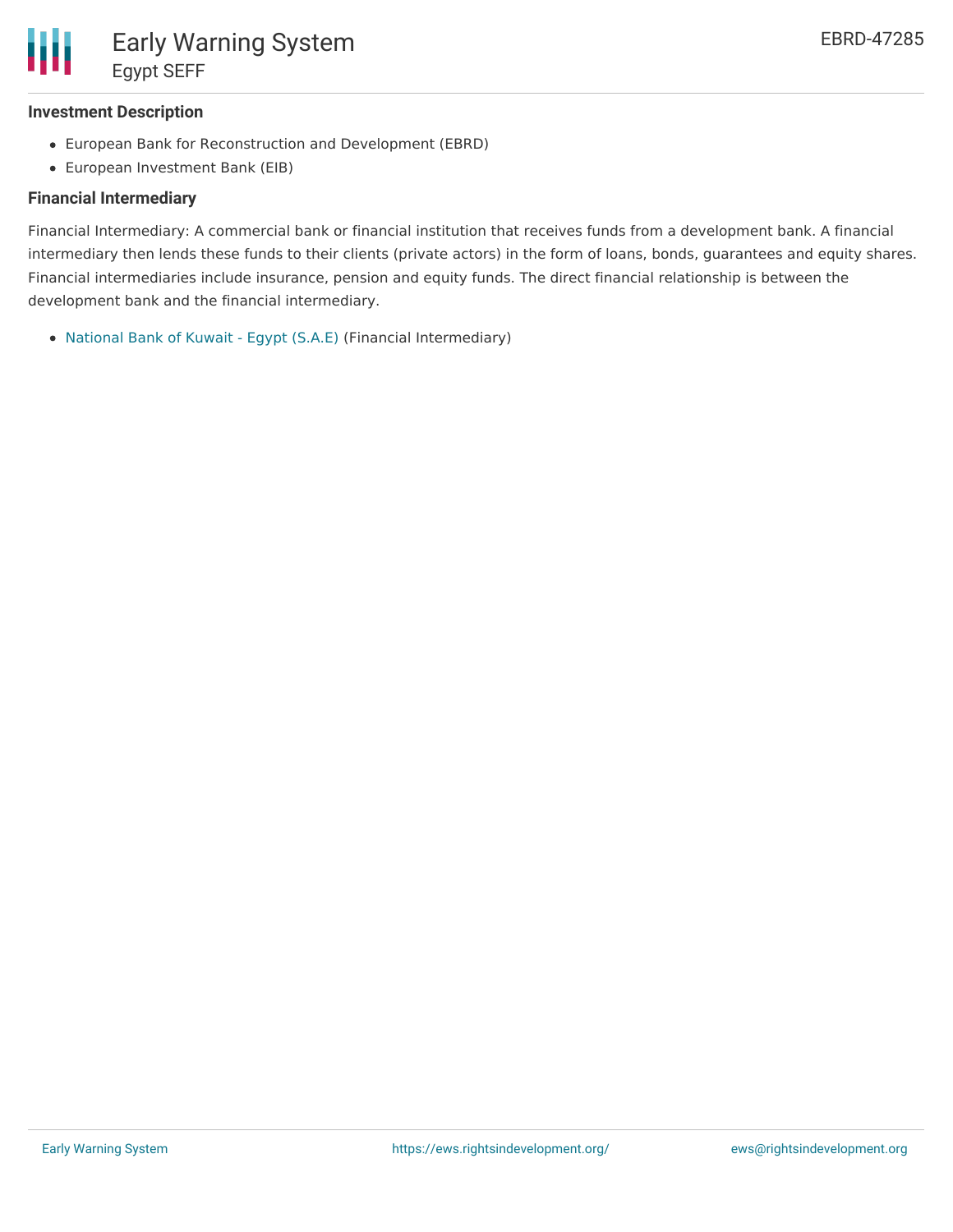

# **Private Actors Description**

National Bank of Kuwait - Egypt (S.A.E) provides corporate, retail, and investment banking services to individuals, and corporate and institutional clients in Egypt. The company offers deposit products, including current and savings accounts, time deposits, and certificates of deposit.